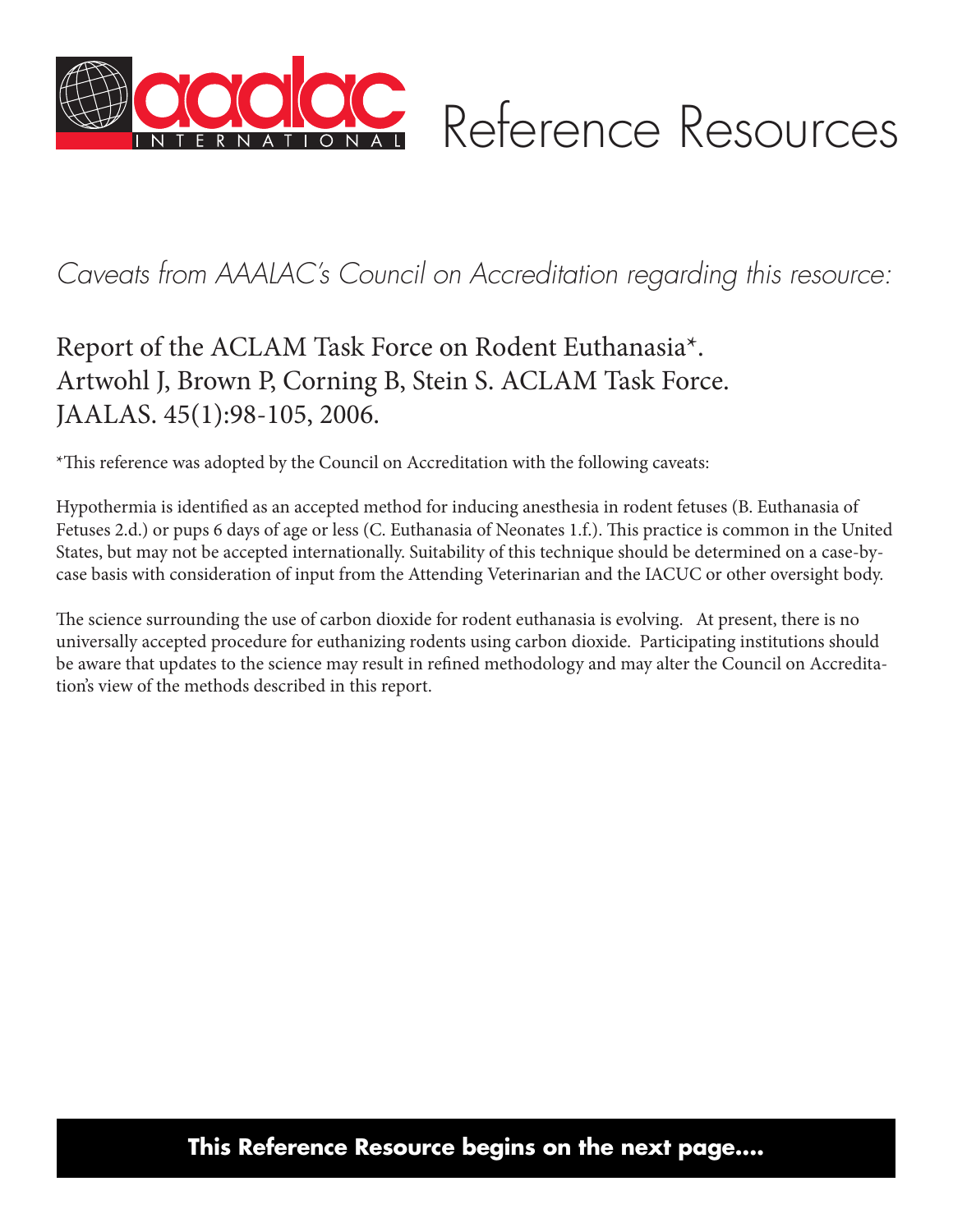### **Public Statement**

# Report of the ACLAM Task Force on Rodent Euthanasia

James Artwohl, Patricia Brown, Brian Corning and Susan Stein

The ACLAM Task Force on Rodent Euthanasia was appointed by President Lynn Anderson in 2002 in response to growing concerns and controversy regarding techniques that were commonly used for rodent euthanasia. Three issues were targeted as the focus of the report: euthanasia of fetal and neonatal rodents, the use of carbon dioxide for rodent euthanasia, and the impact of euthanasia techniques on data. The charge to the Task Force was to create a document that summarized in a scholarly and comprehensive manner all available data-based literature relevant to these topics, to assess the scientific merit of the design and conclusions of those studies, and to compile valid information into a concise and cohesive document that could serve as a resource for diplomates, other veterinarians, IACUC members, regulatory bodies, and research scientists.

The Task Force has fulfilled this charge in an exemplary manner. During 2004-2005, the ACLAM officers and Board of Directors (BOD) reviewed and critiqued 2 draft versions of the report, and suggestions for change were incorporated into the document presented here. In July 2005, the BOD voted to forego the usual process of distributing the document to the ACLAM membership for comment before release based on 2 considerations. First, the literature relevant to rodent euthanasia is continually expanding. As such, at each revision, the Task Force was compelled to incorporate new data and citations. Their consensus view was that new data would continue to emerge, and the document would require continual revision as the review process continued. Related to that, the 2ndconsideration of the BOD was that information already accumulated would be of immediate utility to the stake-holders listed above.

In lieu of a pre-publication comment period, the BOD and the Task Force instead invite all diplomates, as well as other parties, to comment via email or mail to the BOD liaison for this project, who will compile and maintain all remarks. After an interval deemed appropriate by the ACLAM President, a 2nd Task Force will be appointed to update and modify the Report. Comments will be considered at that time.

I want to personally thank all members of the Task Force for their conscientious and comprehensive efforts in compiling this information. They have created a valuable and informative synthesis that should serve as a resource to the community for years to come.

> -Linda A Toth, DVM, PhD **ACLAM BOD Liaison to Task Force on Rodent Euthanasia**

#### **Introduction**

The guidelines below were prepared by the American College of Laboratory Animal Medicine (ACLAM) to expand upon the information provided by the Report of the AVMA Panel on Euthanasia with regard to euthanasia of rodents in biomedical settings. Database searches were designed with assistance from a library scientist with advanced degrees in public health, education and research, training by AWIC and responsibility for veterinary reference materials. Keywords were selected to include all ages of rodents and all categories of rodent euthanasia identified by the 2000 AVMA Panel on Euthanasia.<sup>2</sup> Peer reviewed publications from 1912 to 2005 were identified and evaluated prior to inclusion as references.

Professional consultation with the attending veterinarian is essential when developing plans for euthanasia and when applying these guidelines. The intent of this document is to provide guidance on rodent euthanasia performed at biomedical research facilities. Selection of the optimal euthanasia methods must be assessed on an individual basis; however, there should be consistency in the goals of all methods employed. The euthanasia of rodents should be humane, minimizing pain and fear, delivered in accordance with current regulations, ensure rapid onset of unconsciousness followed by death, and avoid risk and aversion for animals and personnel. Specific information on fetal and neonatal euthanasia, use of CO<sub>2</sub> as an euthanasia agent, and the influence of euthanasia methods on frequently measured scientific parameters should be incorporated into the institution's educational program for investigators.

#### **Euthanasia of Fetal and Neonatal Rodents** A. Background

The Report of the AVMA Panel on Euthanasia<sup>2</sup> provides limited recommendations for the euthanasia of prenatal or neonatal animals and no specific recommendations on altricial or precocial rodents. The report states: "When ovarian hysterectomies are performed, euthanasia of feti should be accomplished as soon as possible after removal from the dam." It also states "Neonatal animals appear to be resistant to hypoxia, and because all inhalant agents ultimately cause hypoxia, neonatal animals take longer to die than adults."<sup>2</sup> The Panel recommends "inhalant agents not be used alone in animals less than 16 weeks old except to induce loss of consciousness, followed by the use of some other method to kill the animal."<sup>2</sup>

The current scientific literature provides limited evidence for the effectiveness of any of the recommended rodent euthanasia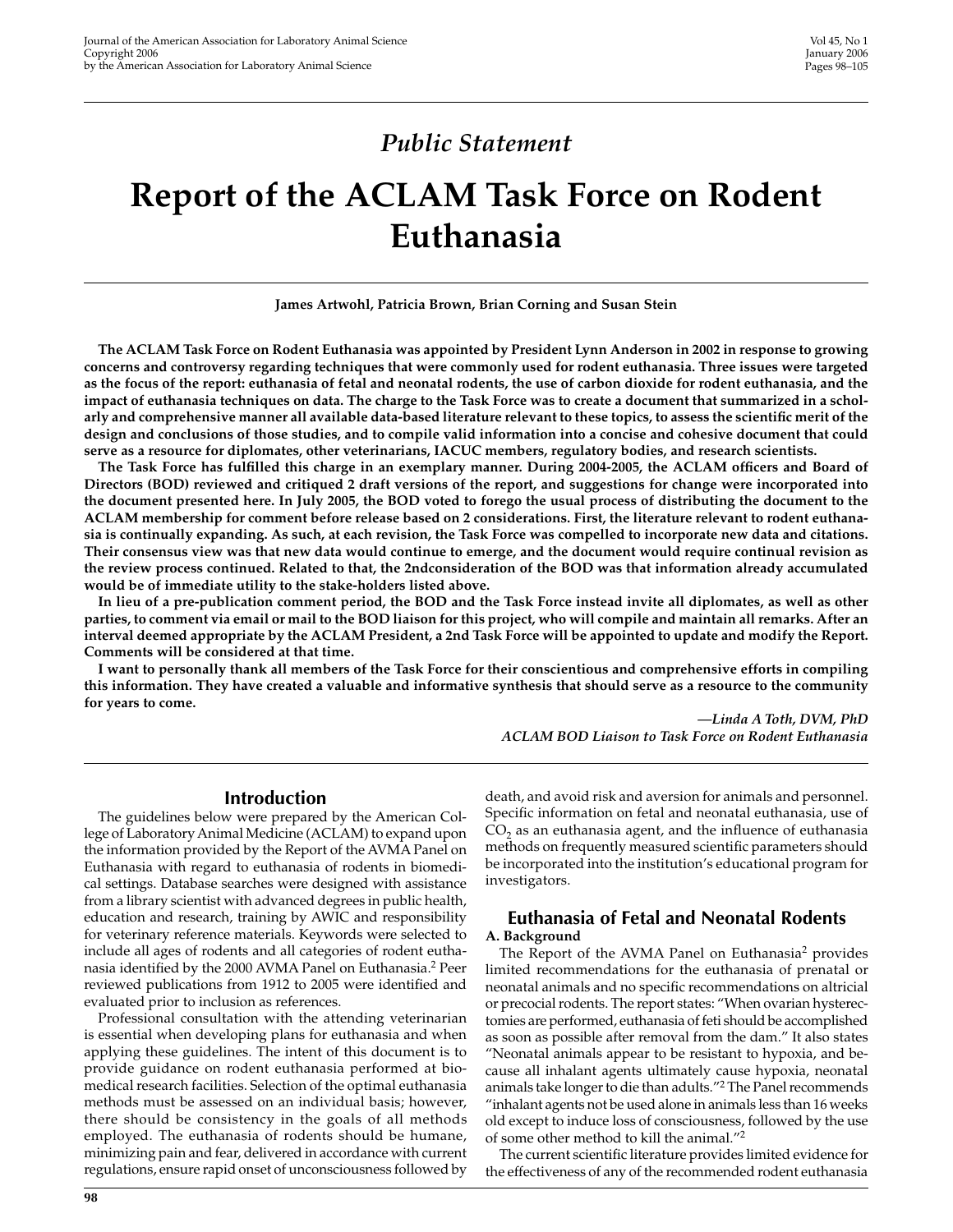methods when performed on fetuses or neonates or the outcome on the fetuses when performed on the pregnant mother.

#### **B. Euthanasia of Fetuses**

By the 3rd trimester of gestation, the neural tube has developed into a functional brain, and the likelihood that a fetus may perceive pain should be considered.<sup>12,30</sup> No definitive evidence indicates that prenatal rodents perceive pain, but reflexive behavior observed in fetal animals correlates with adult responses to painful stimuli.<sup>15,55</sup> However, low arterial oxygen concentrations may limit higher cortical processing that would mediate fetal arousal and awareness.<sup>43</sup>

- 1. Mouse, Rat, and Hamster Fetuses up to 15 Days' and Guinea Pig Fetuses up to 35 Days' Gestation
	- a. Neural development during this developmental stage is minimal and pain perception is considered unlikely.<sup>36,73</sup>
	- b. Euthanasia of the mother or removal of the fetus should ensure rapid death of the fetus due to loss of blood supply and non-viability of fetuses at this stage of development.<sup>37</sup>
- 2. Mouse, Rat, and Hamster Fetuses over 15 Days' and Guinea Pig Fetuses over 35 Days' Gestation through **Birth** 
	- a. The neural development during this developmental period supports the likelihood that pain may be perceived.<sup>30,36,73</sup> Observations of near-term mouse and rat fetuses in vivo indicate behavioral responses to sensory stimulation. $17,65$

b. Methods of euthanasia of fetuses

- i. Skillful injection of chemical anesthetics in sufficient quantities to ensure death.
- ii. Decapitation with sharp surgical scissors or cervical dislocation.
- c. Rapid freezing in liquid nitrogen without prior anesthesia is not considered to be humane.<sup>2</sup>
- d. When chemical fixation of the whole fetus is required, fetuses should be anesthetized prior to immersion in, or perfusion with, fixative solutions. Anesthesia may be induced by hypothermia,<sup>19,54</sup> or by injection with a chemical anesthetic.<sup>67</sup>
- e. Rodent fetuses are resistant to hypoxia.<sup>63</sup> Near-term rat fetuses experiencing umbilical cord occlusion exhibited respiratory movements for up to 40 min after occlusion.<sup>58</sup> Fetuses require extended exposure to inhalant anesthetics, including CO<sub>2</sub>.37
- f. When fetuses are not required for study, the method chosen for euthanasia of a pregnant mother should ensure cerebral anoxia to the fetus and minimally disturb the uterine milieu to minimize fetal arousal.<sup>37,43</sup> A recommended method for euthanasia of the mother is  $CO<sub>2</sub>$  exposure followed by cervical dislocation.<sup>47</sup>

#### C. Euthanasia of Neonates

- 1. Mouse, Rat, and Hamster Neonates up to 10 Days of Age
	- a. Maturation of nociceptors and the development of excitatory and inhibitory receptor systems occur during the period just prior to birth and extend into the 2 wk of postnatal life.<sup>26,28,57,70</sup>
	- b. Resistance to hypoxia results in a prolonged time to unconsciousness when CO<sub>2</sub> inhalation is used as a euthanasia agent.<sup>2,37,47</sup> The duration of exposure to

carbon dioxide varies with the age of the neonate. Inbred and outbred neonatal mice less than 7 d of age may differ in susceptibility to  $CO<sub>2</sub>$ , requiring exposures as long as 50 min to ensure euthanasia.<sup>55</sup>

- c. When using CO<sub>2</sub> for euthanasia, death must be verified prior to disposal of the carcass.<sup>51</sup>
- d. Other methods for the euthanasia of neonatal mice and rats
	- i. Injection of chemical anesthetics in sufficient quantities to ensure death.
	- ii. Decapitation.
	- iii.Cervical dislocation.
- e. Immersion in liquid nitrogen should be performed only if preceded by anesthesia. Anesthesia should precede immersion in, or perfusion with, chemical fixatives.
- f. Anesthesia in neonatal rodents may be induced by inhalant or injectable anesthetics. Prolonged exposure to inhalant anesthetics (e.g., halothane or isoflurane) may be necessary. Alternatively, hypothermia may be used to induce anesthesia in pups 6 d of age or less.<sup>19,54</sup> The attending veterinarian should be consulted for appropriate techniques and drug dosages.
- 2. Guinea Pig Neonates

Follow guidelines for adults.<sup>2</sup>

3. Mouse, Rat, and Hamster Neonates over 10 Days of Age Follow guidelines for adults.<sup>2</sup>

#### The Use of CO<sub>2</sub> for Euthanasia of Rodents A. Background

Carbon dioxide  $(CO<sub>2</sub>)$  is a frequently used euthanasia agent for small laboratory animals due to its rapid onset of action, safety, low cost, and ready availability. It most commonly is used to euthanize rats and mice, which constitute the majority of animals used in biomedical research and are the focus of most studies on the use of CO<sub>2</sub> euthanasia. The same delivery system and equipment can be used to euthanize either single animals or groups of animals with CO<sub>2</sub>. Despite its widespread use, euthanasia methods using  $CO<sub>2</sub>$  are not standardized. The current peer reviewed literature does not establish consistent requirements for CO<sub>2</sub> euthanasia and or even provide a clear definition of what constitutes a humane death. The acceptability of CO<sub>2</sub> for euthanasia under various conditions, and for various species and ages of animals, must continue to be re-evaluated as new data become available.

#### **B. General Considerations**

Changes in the animal's environment or novel conditions should be minimized to the degree that is practical. Rodents are sensitive to their environment and to handling.<sup>42,59,62</sup> Removal from the home cage,<sup>14</sup> regrouping with other animals,<sup>44</sup> introduction to new sites and odors,<sup>11</sup> and transport and placement into the euthanasia chamber can alter physiologic and metabolic parameters and possibly cause stress. Researchers and animal care staff should seek methods that minimize the stress experienced by rodents that undergo CO<sub>2</sub> euthanasia. Transporting animals and performing euthanasia in the home cages, using carts that are quiet, roll freely, and do not jostle cages or occupants, and minimizing regrouping to prevent social aggression are simple approaches to lessening potentially stressful conditions.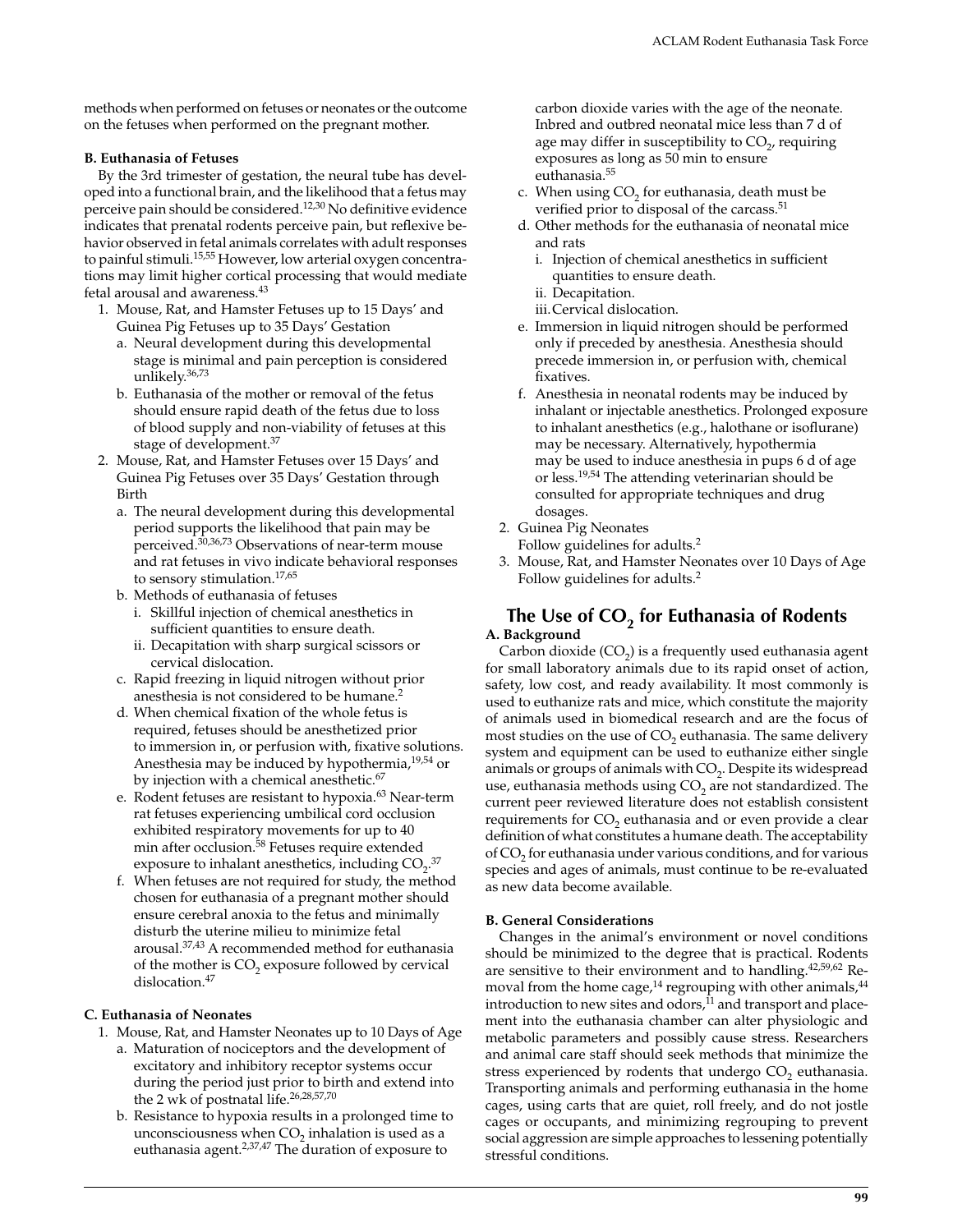Vol 45. No 1 Journal of the American Association for Laboratory Animal Science January 2006

#### C. Euthanasia Chambers

- 1. Euthanasia chambers should be kept clean and free of debris and excreta.
- 2. The euthanasia chamber should be large enough to permit each animal to stand on the floor of the chamber with all 4 feet and have sufficient space to turn around and perform normal postural adjustments.

#### D. CO<sub>2</sub> Gas Delivery Systems

- 1. Sufficient carbon dioxide must be introduced into the chamber to totally displace the residual air by both mixing and dilution. Ideally, the inlet for delivery of CO<sub>2</sub> and any diffusion devices in the euthanasia chamber should provide a predictable and controllable elevation in CO<sub>2</sub> concentration.
- 2. Excess gas must be allowed to escape from the chamber in a way that allows a gradual increase in the concentration of  $CO<sub>2</sub>$  at the floor of the container that holds the animal. Escape of the gas mixture through a port, or other opening at the top of the chamber, must occur in a controlled manner that neither pressurizes the chamber nor permits reflux of room air into the chamber.
- 3. Carbon dioxide should be delivered using a 2-stage regulator, with the 2nd stage capable of adjustable fixed flow rates.
- 4. Large chambers designed for euthanasia of groups of animals may require multiple inlets, or diffusion devices, to facilitate different configurations for CO<sub>2</sub> introduction.
- 5. The use of heated valves assures constant delivery of gas to the chamber by avoiding the formation of dry ice within valves and regulating systems when units are used for prolonged or repeated periods.
- 6. The filling rate of the chamber should be based upon the time required to rapidly and successfully render the animals unconscious. This may differ from the amount of time required to achieve a lethal concentration of CO<sub>2</sub>. Each type of chamber will have a different CO<sub>2</sub> filling profile based upon gas flow rate, gas dispersion characteristics, gas inlet locations and chamber dimensions.
- 7. Chambers should be filled with CO<sub>2</sub> at a flow rate that balances the time to unconsciousness with such associated aversive stimuli as noise or high velocity air movement.
- 8. A fill rate of 20% of the chamber volume per minute has been recommended as an appropriate means to achieve a lethal concentration.<sup>31</sup> However, animals should be closely observed during the filling process, as individual systems may require adjustment to achieve the desired  $effect.<sup>2</sup>$

#### E. Pre-filling vs Not Pre-filling the Euthanasia Chamber

- 1. Because inspiration of high concentrations of CO<sub>2</sub> is both aversive and painful,  $9,19,40$  a recommended procedure is to place animals into a chamber that contains room air and then to gradually introduce  $CO<sub>2</sub>$ .
- 2. The use of  $CO<sub>2</sub>/oxygen}$  gas mixtures and slow fill rates prolong the time to unconsciousness and death and may

increase distress for the animals. There is no conclusive evidence that adding pure oxygen to carbon dioxide makes this procedure less stressful to animals.<sup>13,20,29,39</sup> A fill rate of 20% of the chamber volume per minute with carbon dioxide, added to existing room air in the chamber should be appropriate to achieve a balanced gas mixture to fulfill the objective of rapid unconsciousness with minimal distress to the animals.

#### **F. Cautionary Information**

- 1. Animal carcasses should not be exposed to room air until death has ensued with high certainty, as the anesthetic effects of CO<sub>2</sub> can be quickly reversed in the presence of oxygen.
- 2. Individual rodents may become apneic at certain concentrations of CO<sub>2</sub>, giving the false impression that death has occurred.<sup>9</sup>
- 3. Confirmation of death should be based not on a single sign, such as cessation of breathing, but on multiple signs, such as physical examination, exposure to room air (under observation), or adjunctive methods of euthanasia (decapitation, cervical dislocation, pneumothorax).
- 4. Euthanasia apparatus should be regularly evaluated to ensure proper functionality sufficient to achieve 100% euthanasia of all animals. Failure to function correctly may result in the need to re-expose an animal to carbon dioxide to achieve euthanasia. Re-exposure should take place before the animal regains consciousness.

#### The Influence of Euthanasia Method on **Frequently Measured Scientific Parameters** A. Background

The method of euthanasia can influence the validity of scientific results. The Guide for the Care and Use of Laboratory Animals indicates the appropriate euthanasia method depends on many criteria, including compatibility with research objectives.<sup>48</sup> It further states, "The selection of specific agents and methods for euthanasia will depend on the species involved and the objectives of the protocol."48 Euthanasia, as a process, separates the presentation of new variables, treatments or environmental changes to the living system from the terminal collection of tissues and blood for additional study or analysis. In itself, the euthanasia method can alter physiologic parameters and responses.

The effects of handling during the euthanasia process, proficiency of personnel performing euthanasia, and mechanical efficiency of equipment can introduce variables that influence the welfare of the animal and the interpretation of the data. Such factors as the species and age of animal, measurements to be assessed, sampling sites, and time of tissue collection, additionally influence sample analysis and histology.

The existing literature should be assessed for general information. However, the specific impact of any euthanasia method on scientific results may require case-by-case validation.

The euthanasia technique should minimally impact the welfare of the animal and the handler and must support collection of reproducible scientific data.

The researcher must evaluate the scientific consequences of the chosen method of euthanasia.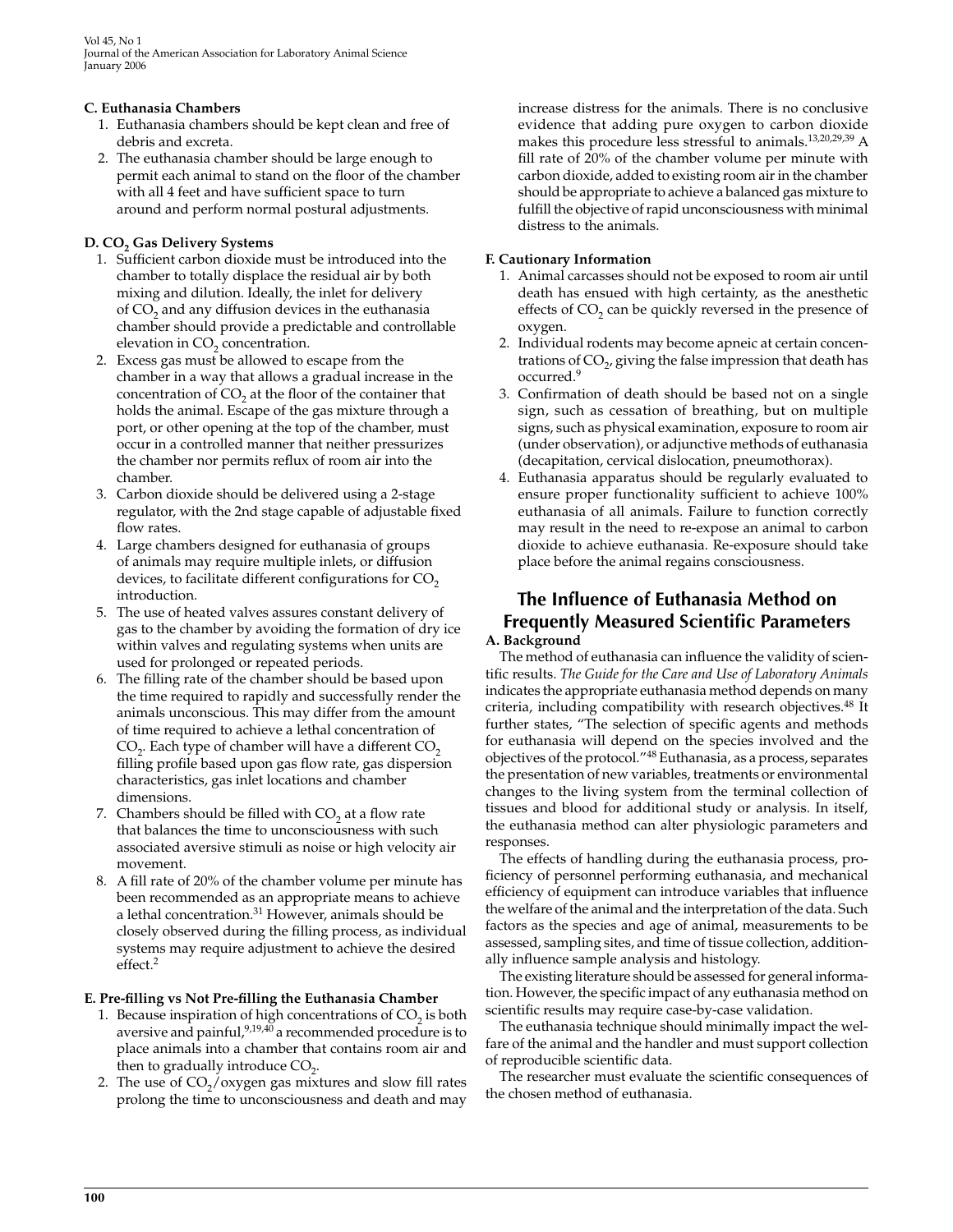#### B. Biological Effects of Euthanasia Techniques

| <b>Ravie 1.</b> DIOROGIC CHECKS OF GECAPTRATION           |                                                                                                                                                                                 |  |  |  |
|-----------------------------------------------------------|---------------------------------------------------------------------------------------------------------------------------------------------------------------------------------|--|--|--|
| Effect                                                    | Mechanism                                                                                                                                                                       |  |  |  |
| Increase in plasma sodium                                 |                                                                                                                                                                                 |  |  |  |
| Increase in plasma potassium                              |                                                                                                                                                                                 |  |  |  |
| Increase in GABA concentrations (brain)                   |                                                                                                                                                                                 |  |  |  |
| Increase in Alanine (brain)                               |                                                                                                                                                                                 |  |  |  |
| Increase in plasma ascorbic acid (30-40% > resting state) | Hemolysis                                                                                                                                                                       |  |  |  |
| Increase in blood catecholamine levels                    | Continued postmortem neurochemical alterations                                                                                                                                  |  |  |  |
| Increased plasma calcium, magnesium                       |                                                                                                                                                                                 |  |  |  |
| No change in vasoactive intestinal peptides (brain)       |                                                                                                                                                                                 |  |  |  |
| No change in neuropeptide Y (brain)                       |                                                                                                                                                                                 |  |  |  |
| Alteration in rat heart mitochondria function             |                                                                                                                                                                                 |  |  |  |
| Increase in serum corticosterone                          | Stress stimulus $\rightarrow$ mobilization from tissues to blood; generalized<br>metabolic response secondary to sympathoadrenal response some<br>handling related stimulation. |  |  |  |
|                                                           | Possible handling stress                                                                                                                                                        |  |  |  |

Table 1. Biologic effects of decapitation<sup>3,5,16,49,56,60,66</sup>

Table 2. Effects of physical and pharmacological euthanasia methods

| Method                                                      | Physiologic effect                                                                                                                                 |
|-------------------------------------------------------------|----------------------------------------------------------------------------------------------------------------------------------------------------|
| Methoxyflurane and decapitation <sup>10</sup>               | Increase in prostacyclin (vasodilator that inhibits platelet aggregation)<br>Vascular contractility suppressed<br>Decreased vascular contractility |
| Ether and decapitation, or decapitation alone <sup>50</sup> | No statistical difference in prolactin levels or LH/FSH secretory<br>properties of cultured anterior pituitary cells                               |
| Ether and decapitation $74$                                 | No change in estrogen receptors/progesterone receptors in rat uteri                                                                                |
| Ketamine and decapitation <sup>50,74</sup>                  | No change in estrogen receptors/progesterone receptors in rat uteri                                                                                |
| Pentobarbital and decapitation <sup>4</sup>                 | Increase in acetylcholine release in the brain                                                                                                     |
| Halothane and decapitation <sup>21</sup>                    | Increase in plasma ascorbic acid<br>Increase in plasma catecholamines                                                                              |

| Table 3. Effects on reproductive hormones: The following combinations may be unsuitable for studies of serum androgens |  |  |  |
|------------------------------------------------------------------------------------------------------------------------|--|--|--|
|                                                                                                                        |  |  |  |

| Decapitation in                      |      | Male rats |           |              |    |     |           | Mechanism: direct effect on testes |                             |                     |
|--------------------------------------|------|-----------|-----------|--------------|----|-----|-----------|------------------------------------|-----------------------------|---------------------|
| combination with                     |      |           | Immature  |              |    |     | Mature    |                                    | Circulating Androstenedione |                     |
| agents listed below <sup>49,71</sup> | l .H | FSH       | Prolactin | Testosterone | LH | FSH | Prolactin | Testosterone                       | Castrated                   | Intact              |
| Xylazine                             |      |           |           |              |    |     |           |                                    |                             | $\downarrow$ or $-$ |
| Biotal                               |      |           |           |              |    |     |           |                                    |                             | $\downarrow$ or $-$ |
| Thiopental                           |      |           |           |              |    |     |           |                                    |                             | $\downarrow$ or $-$ |
| Pentobarbital                        |      |           |           |              |    |     |           |                                    |                             | $\downarrow$ or $-$ |
| Ketamine                             |      |           |           |              |    |     |           |                                    |                             | $\downarrow$ or $-$ |
| Halothane                            |      |           |           |              |    |     |           |                                    |                             | $\downarrow$ or $-$ |
| Ether (tested on castrated rats)     |      |           |           |              |    |     |           |                                    |                             | $\downarrow$ or $-$ |

 $\downarrow$  = decreased  $\uparrow$  = increased - = no change.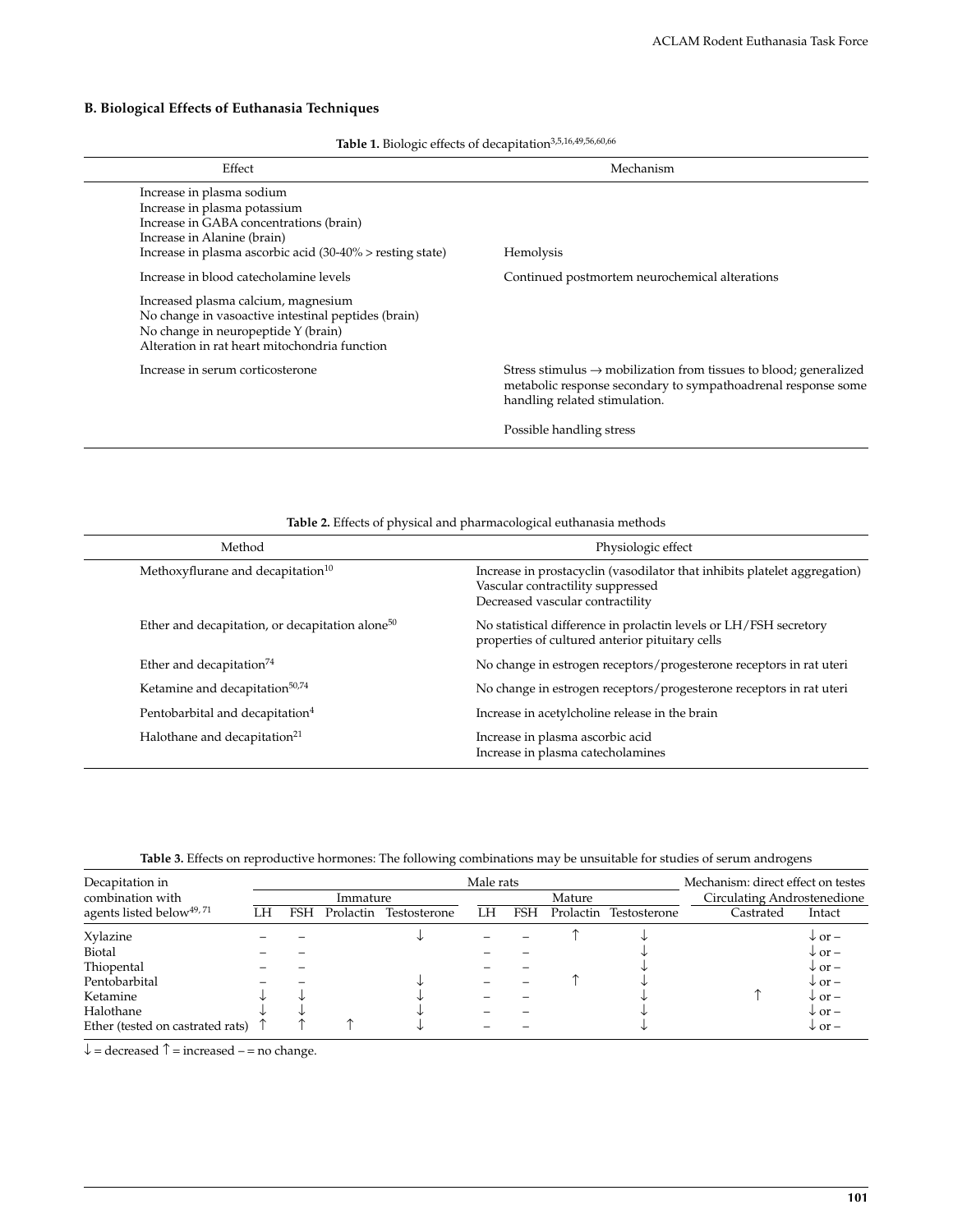| Method of euthanasia                                                               | Effect                                                                                                                                                                                                                                                     | Mechanism                                                                                                                                                                                                                                          |
|------------------------------------------------------------------------------------|------------------------------------------------------------------------------------------------------------------------------------------------------------------------------------------------------------------------------------------------------------|----------------------------------------------------------------------------------------------------------------------------------------------------------------------------------------------------------------------------------------------------|
| Injectable Pentobarbital <sup>5,53,61</sup>                                        |                                                                                                                                                                                                                                                            |                                                                                                                                                                                                                                                    |
|                                                                                    | Decreased muscular contractility in isolated<br>muscle preps<br>Decreased GI smooth muscle contractility when<br>given orally or intravenously; not seen in intraperitoneal                                                                                | Decreased calcium transport                                                                                                                                                                                                                        |
|                                                                                    | route<br>Intraperitoneal administration causes increased colonic<br>contractility in response to acetylcholine                                                                                                                                             |                                                                                                                                                                                                                                                    |
|                                                                                    | Decreased spontaneous and drug induced vascular smooth<br>muscle contractility<br>Decreased catecholamine levels                                                                                                                                           |                                                                                                                                                                                                                                                    |
|                                                                                    | Increased partial pressure of $CO2$ in arterial blood<br>Increased serum activity renin<br>Increased plasma aldosterone<br>Splenic enlargement                                                                                                             |                                                                                                                                                                                                                                                    |
|                                                                                    | Increased plasma glucose and insulin<br>Increased liver glycogen                                                                                                                                                                                           | Increased CO <sub>2</sub> in arterial blood may change blood<br>pH, which then changes metabolic indices                                                                                                                                           |
|                                                                                    | Decreased plasma triglycerides                                                                                                                                                                                                                             |                                                                                                                                                                                                                                                    |
|                                                                                    | Increase in plasma insulin                                                                                                                                                                                                                                 | Increased glucose production or decreased glucose<br>clearance                                                                                                                                                                                     |
| Cervical dislocation/<br>cervical fracture <sup>32, 68, 72</sup>                   | Decreased coronary flow; decreased contractile<br>function in isolated perfused heart preparations                                                                                                                                                         | Possible decreased sensitivity of B-adrenergic<br>receptors secondary to cervical fracture                                                                                                                                                         |
|                                                                                    | Normal lymphocyte proliferation                                                                                                                                                                                                                            |                                                                                                                                                                                                                                                    |
|                                                                                    | High levels of serotonin in lung                                                                                                                                                                                                                           | Entrapment of platelets in pulmonary capillaries                                                                                                                                                                                                   |
|                                                                                    | Increase in granulocyte and macrophage colony<br>forming cell counts in murine bone marrow cultures                                                                                                                                                        | Apparent alteration of marrow stem cell pool                                                                                                                                                                                                       |
| Cervical dislocation and<br>methoxyflurane <sup>32</sup>                           | Increased mitogen induced lymphocyte proliferation<br>Normal cytolytic T lymphocytes (CTL) response                                                                                                                                                        |                                                                                                                                                                                                                                                    |
| Cervical dislocation<br>and pentobarbital <sup>32</sup>                            | Increased mitogen induced lymphocyte proliferation<br>Decreased CTL response                                                                                                                                                                               |                                                                                                                                                                                                                                                    |
| Cervical dislocation<br>and halothane <sup>32</sup>                                | Normal mitogen induced lymphocyte proliferation<br>Decreased CTL response                                                                                                                                                                                  |                                                                                                                                                                                                                                                    |
| CO <sub>2</sub> and cervical dislocation <sup>32</sup>                             | Normal mitogen induced lymphocyte proliferation<br>Decreased CTL response                                                                                                                                                                                  |                                                                                                                                                                                                                                                    |
| $CO2$ and decapitation <sup>4,23,66</sup>                                          | Normal LH, FSH, prolactin, corticosterone<br>Activity of cholinergic markers identical to<br>decapitation only<br>Altered $GABA_A$ receptor function                                                                                                       |                                                                                                                                                                                                                                                    |
| Focused beam microwave<br>irradiation (FBMI) <sup>41,45</sup>                      | Best technique for measuring adenosine levels<br>Decreased brain amino acids: alanine, GABA,<br>ethanolamine, $NH_{3}$ , valine, leucine, isoleucine,<br>tyrosine, phenylalanine, glycine, aspartate<br>Increased levels of reduced glutathione, glutamate | Due to rapid inactivation of metabolizing enzyme.                                                                                                                                                                                                  |
|                                                                                    | 5 fold decrease in d prostaglandin and Thromboxane<br>$B_2$ (mouse brain)                                                                                                                                                                                  |                                                                                                                                                                                                                                                    |
|                                                                                    | Twice the concentration of substance P, neurokinin A,<br>and neurotensin in brain tissue compared to decapitation                                                                                                                                          | Possible enzyme inactivation by microwave<br>irradiation causing increased recovery of peptides<br>Possible disintegration of neuropeptide containing<br>tissue compartments, or decreased binding of<br>carrier proteins, releasing more peptides |
| $CO_2^{8,52,69}$                                                                   | $100\%$ CO <sub>2</sub> : decreased mean corpuscular hemoglobin<br>(NP) <sup>d</sup> Increased total leukocytes and granulocytes<br>(P) <sup>e</sup> Decreased liver glycogen, pyruvate, ATP<br>No change in platelet counts                               | CO <sub>2</sub> causes acidosis that affects RBC parameters                                                                                                                                                                                        |
| $CO_2$ or $CO_2/O_2^{8,27,34,46,52,69}$                                            | Increased hematocrit, mean corpuscular volume<br>No change in serum norephinephrine, dopamine, serotonin,<br>corticosterone <sup>r</sup><br>Decreased serum creatine kinase, aspartate aminotransferase                                                    |                                                                                                                                                                                                                                                    |
|                                                                                    | Significant decreased liver glycogen stores<br>Increased serum glucose                                                                                                                                                                                     | $CO2$ causes acidosis that produces stimulation<br>of enzymes of the glycolytic pathway                                                                                                                                                            |
|                                                                                    | Decreased activity of enzymes regulating branched chain<br>amino acid degradation<br>Decreased mean erythrocyte hemoglobin, mean corpuscular<br>hemoglobin concentration                                                                                   |                                                                                                                                                                                                                                                    |
| 70% CO <sub>2</sub> /30% O <sub>2</sub> vs 100%<br>$(Pre-charged)^{52}$            | Decreased number of circulating CD3 <sup>+</sup> and CD8 <sup>+</sup> T cells<br>Increase in CD10 <sup>+</sup> B cells in circulation                                                                                                                      |                                                                                                                                                                                                                                                    |
| 70% CO <sub>2</sub> /30% O <sub>2</sub> ys 100%<br>(Not pre-charged) <sup>52</sup> | Increased number of circulating CD3 <sup>+</sup> , CD4 <sup>+</sup> ,<br>and $CD8+$ T cells                                                                                                                                                                | NOTE: 100% CO, (Non-precharged and<br>pre-charged) had overall greater T-cell counts than<br>$70\%$ CO <sub>2</sub> /30% O <sub>2</sub> euthanized animals                                                                                         |
| Isoflurane <sup>8</sup>                                                            | No change in liver glycogen                                                                                                                                                                                                                                |                                                                                                                                                                                                                                                    |

Table 4. Biologic effects of euthanasia induced by pharmacologic and/or physical methods

The structure of the structure of the system<br>  $\frac{1}{2}$ <br>  $\frac{1}{2}$ <br>  $\frac{1}{2}$  preferred method (by IV route) for collection of tissues, including liver, for cyclic AMP assay.<br>  $\frac{1}{2}$ <br>  $\frac{1}{2}$  (NP) = Not precharged.<br>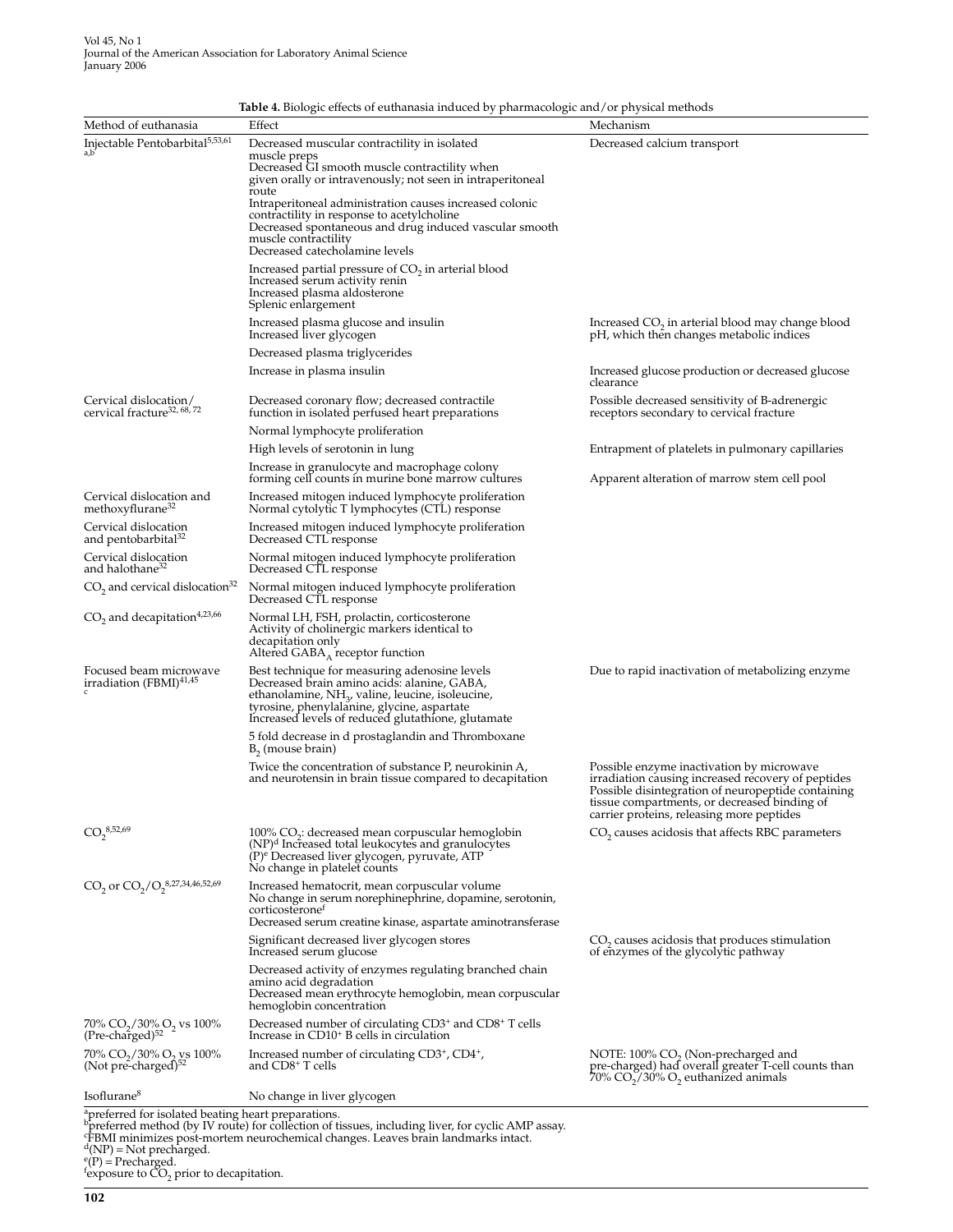Table 5. Anesthetics - ketamine hydrochloride, pentobarbital, chloral hydrate, chloralose and halothane in combination

| Fructose -2-6-biphosphate <sup>35</sup>                        |                                                             |                                                                                                                                                                                                                                                                                                                                                                                                                                                                                               | Significant increase in brain, heart, skeletal muscle concentrations |                                                                                                                                                                                                                                                                                                     |                                                                          |                                 |  |  |  |
|----------------------------------------------------------------|-------------------------------------------------------------|-----------------------------------------------------------------------------------------------------------------------------------------------------------------------------------------------------------------------------------------------------------------------------------------------------------------------------------------------------------------------------------------------------------------------------------------------------------------------------------------------|----------------------------------------------------------------------|-----------------------------------------------------------------------------------------------------------------------------------------------------------------------------------------------------------------------------------------------------------------------------------------------------|--------------------------------------------------------------------------|---------------------------------|--|--|--|
|                                                                |                                                             | reported to release massive sympathetic response with $\uparrow$ catecholamines from adrenal gland.                                                                                                                                                                                                                                                                                                                                                                                           |                                                                      |                                                                                                                                                                                                                                                                                                     |                                                                          |                                 |  |  |  |
| Table 6. Gross/histopathology changes <sup>1,24,25,33,64</sup> |                                                             |                                                                                                                                                                                                                                                                                                                                                                                                                                                                                               |                                                                      |                                                                                                                                                                                                                                                                                                     |                                                                          |                                 |  |  |  |
| Ether                                                          | Decapitation                                                | CO <sub>2</sub> <sup>a</sup>                                                                                                                                                                                                                                                                                                                                                                                                                                                                  | Methoxyflurane                                                       | Pentobarbital                                                                                                                                                                                                                                                                                       | <b>Physical Methods</b><br>(DC, CD)                                      | Methods Listed<br>in this Chart |  |  |  |
| Lung: interstitial<br>edema, marked<br>alveolar emphysema      | Lung: emphysema,<br>hemorrhage, blood<br>in alveolar spaces | Lung: congestion,<br>hemorrhage,<br>emphysema,<br>atelectasis;<br>Cardiac muscle:<br>variable<br>degenerative<br>changes (influenced<br>by time of exposure<br>to $CO$ , causing<br>acidosis, hypoxia)<br>$CO2 + O2$<br>Lung: severe edema<br>and hemorrhage,<br>extravasation to alveoli<br>Cardiac muscle:<br>variable degenerative<br>changes (influenced by<br>time of exposure to $CO2$<br>causing acidosis, hypoxia),<br>capillary bleeding causing<br>marked extravasation of<br>blood | Lung:<br>congestion<br>Spleen:<br>splenomegaly                       | Lung: emphysema<br>congestion<br>Spleen:<br>emphysema,<br>congestion<br>GI serosa:<br>emphysema,<br>congestion<br>Cardiac muscle:<br>Acute degenerative<br>lesions<br>Kidney cortex:<br>circulatory<br>changes<br>Other:<br>Peritoneal<br>congestion,<br>sanguinous fluid<br>in abdominal<br>cavity | Lung:<br>emphysema,<br>bleeding<br>Neck/Brain:<br>local tissue<br>trauma | No change in<br>sperm motion    |  |  |  |

NOTE: DC (decapitation), CD (cervical dislocation), CO<sub>2</sub>, Intracardiac pentobarbital more suitable for histology of abdominal viscera. aproduces changes in hemodynamics—capillary contraction, followed by dilation of capillaries and veins (except lung vessels); depresses cerebral cortex, stimulates chemoreceptors; extravasation to alveoli: Not seen in all rodent species.

Table 7. Additional Factors that Influence the Outcome of Euthanasia<sup>6,7,18,22,38,56</sup>

- 1. Handling: May cause sympathoadrenal discharge, which affects plasma glucose, progesterone plasma catecholamines. Habituating the animals to handling may mitigate this effect.
- 2. Environmental stimuli (for example, noise) can increase plasma corticosterone concentrations.
- 3. Sequence: The order of euthanasia for rats housed in pairs produced significant differences in plasma tryptophan and unesterified fatty acids, plasma corticosterone, plasma protein lactate levels, substance P, cholecystokinin, somatostatin.

#### **References**

- 1. Ambrose N, Wadham J, Morton D. 2000. Refinement of euthanasia. Progress in the reduction, refinement and replacement of animal experimentation. Elsevier Science. p 1159-1170.
- 2. Beaver BV, Reed W, Leary S, McKiernan B, Bain F, Schultz R, Bennett BT, Pascoe P, Shull E, Cork LC, et al. 2001. Report of the AVMA panel on euthanasia. J Am Vet Med Assoc 218:688.
- 3. Behrens WA, Madere R. 1979. Effects of handling, anesthesia and decapitation on plasma ascorbic acid in the rat. Nutr Rep Int 19:419-426.
- 4. Berger-Sweeney J, Berger UV, Sharma M, Paul CA. 1994. Effects of carbon dioxide-induced anesthesia on cholinergic parameters in rat brain. Lab Anim Sci 44:369-371.
- 5. Bhathena SJ. 1992. Comparison of effects of decapitation and anesthesia on metabolic and hormonal parameters in Sprague-Dawley rats. Life Sci 50:1649-1655
- 6. Bickhardt K, Buttner D, Muschen U, Plonait H. 1983. Influence of bleeding procedure and some environmental conditions on stress-dependent blood constituents of laboratory rats. Lab Anim  $17:161-165.$
- 7. Brodin E, Rosen A, Schott E, Brodin K. 1994. Effects of sequential removal of rats from a group cage and of individual housing of rats on substance P, cholecystokinin and somatostatin levels in the periaqueductal grey and limbic regions. Neuropeptides 26:253-60.
- 8. Brooks SPJ, Lampi BJ, Bijun CG. 1999. The influence of euthanasia methods on rat liver metabolism. Contemp Top Lab Anim Sci  $38(6):19-24.$
- 9. Britt DP. The humaneness of carbon dioxide as an agent of euthanasia for laboratory rodents. Euthanasia of Unwanted, Injured or Diseased Animals for Educational or Scientific Purposes. Hertfordshire (UK): Universities Federation for Animal Welfare.
- 10. Butler MM, Griffey SM, Clubb FJ, Gerrity L, Campbell WB. 1990. The effect of euthanasia technique on vascular arachidonic acid metabolism and vascular and intestinal smooth muscle contractility. Lab Anim Sci 40:277-83.
- 11. Carr VM. Menco B. Yankova MP. Morimoto RL Farbman AI. 2001. Odorants as cell-type specific activator of a heat shock response in the rat olfactory mucosa. J Comp Neurol 432:425-39.
- 12. Close B, Banister K, Baumans V, Bernoth EM, Bromage N, Bunyan J, Erhardt W, Flecknell P, Hackbarth NGH, Morton D, Warwick C. 1997. Recommendation for euthanasia of experimental animals: part 2. Lab Anim 31:14-15.
- 13. Coenen AM, Drinkenburg WM, Hoenderken R, van Luijtelaar EM. 1995. Carbon dioxide euthanasia in rats: oxygen supplementation minimizes signs of agitation and asphyxia. Lab Anim 29:262-268.
- 14. Colburn, D. Personal communication.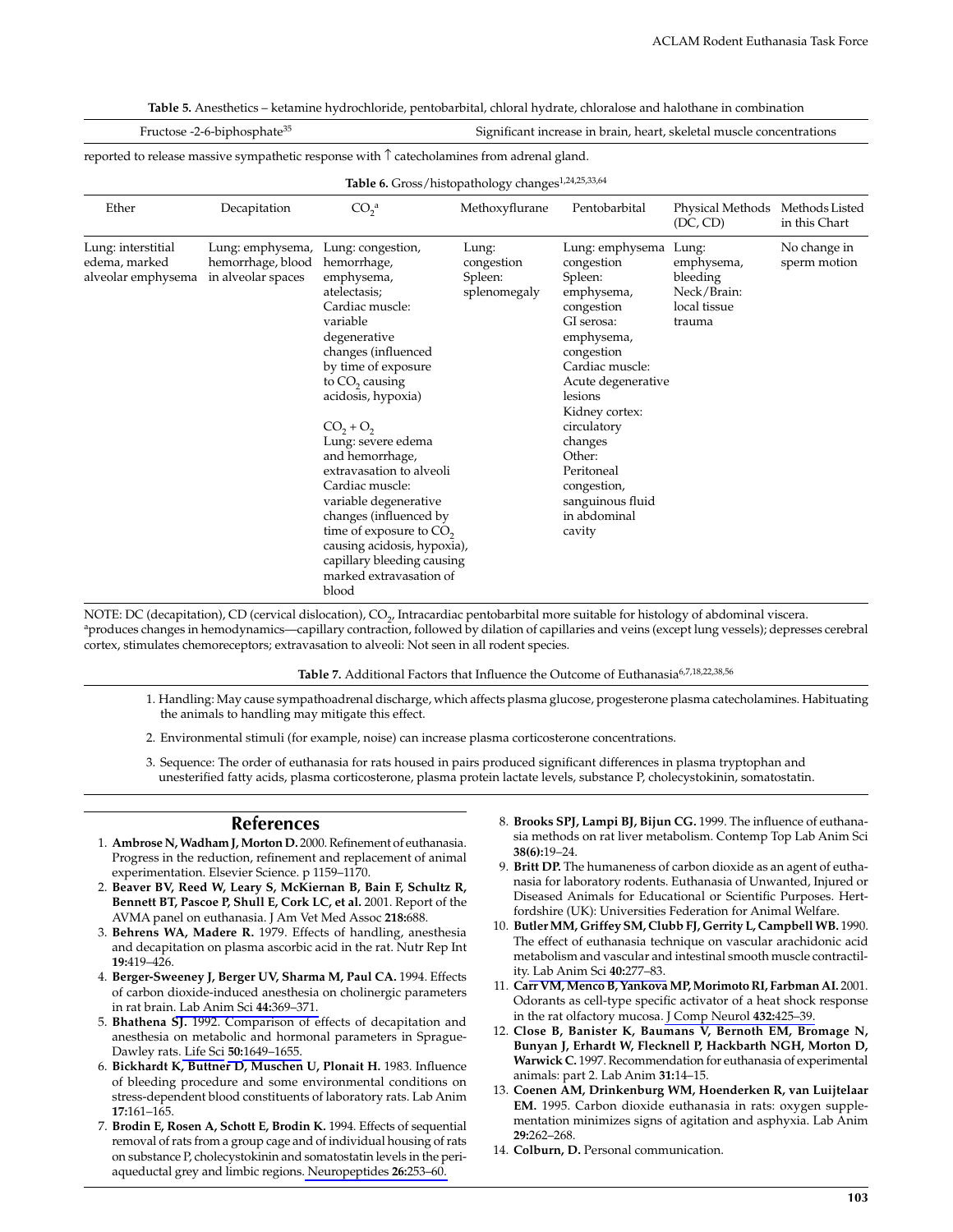- 15. Committee on Guidelines for the Use of Animals in Neuroscience and Behavioral Research. 2003. Guidelines for the Care and Use of Mammals in Neuroscience and Behavioral Research. Washington (DC): National Academies Press. p 102-108.
- 16. Conahan ST, Narayan S, Vogel WH. 1985. Effect of decapitation and stress on some plasma electrolyte levels in rats. Pharmacol Biochem Behav 23:147-149.
- 17. Coppola DM, Millar LC, Chen CJ, Vandenbergh JG. 1997. Chronic cocaine exposure affects stimulus-induced but not spontaneous behavior of the near-term mouse fetus. Pharmacol Biochem Behav 58:793-799
- 18. Cordo MG, Biggio G, Gessa GL. 1980. Brain nucleotides in naïve and handling-habituated rats: differences in levels and drug sensitivity. Brain Res 188:287-290.
- 19. Danneman PJ, Mandrell TD. 1997. Evaluation of five agents/methods for anesthesia of neonatal rats. Lab Anim Sci 47:386-395.
- 20. Danneman PJ, Stein S, Walshaw SO. 1997. Humane and practical implications of using carbon dioxide mixed with oxygen for anesthesia or euthanasia of rats. Lab Anim Sci 47:376-385.
- 21. Depocas F, Behrens WA. 1977. Effects of handling, decapitation, anesthesia and surgery on plasma noradrenaline levels in the white rat. Can J Physiol Pharmacol 55:212-219.
- 22. Dunn J, Scheving L. 1971. Plasma corticosterone levels in rats killed sequentially at the 'trough' or 'peak' of the adrenocortical cycle. J Endocrinol 49:347-348.
- 23. Engel SR, Gaudet EA, Jackson KA, Allan AM. 1966. Effect of in vivo administration of anesthetics on  $GABA_A$  receptor function. Lab Anim Sci 46:425-429.
- 24. Essential principles and practices. 2003. Handbook of laboratory animal science, 2nd ed, vol 1. In: Hau J, Van Hoosier G Jr, editors. Boca Raton (FL): CRC Press.
- 25. Feldman DB, Gupta BN. 1976. Histopathological changes in laboratory animals resulting from various methods of euthanasia. Lab Anim Sci 26:218-221.
- 26. Fitzgerald M, Beggs S. 2001. The neurobiology of pain: developmental aspects. Neuroscientist 7:246-257
- 27. Fomby LM, Wheat TM, Hartter DE, Tuttle RL, Black CA. 2004. Use of  $CO<sub>2</sub>/O<sub>2</sub>$  and an in the collection of samples for serum corticosterone analysis from Fischer 344 rats. Contemp Top Lab Anim Sci 43:8-12.
- 28. Gupta A, Cheng J, Wang S, Barr GA. 2001. Analgesic efficacy of ketorolac and morphine in neonatal rat pups. Pharmacol Biochem Behav 68:635-640.
- 29. Hewett TA, Kovacs MS, Artwohl JE, Bennett BT. 1993. A comparison of euthanasia methods in rats, using carbon dioxide in prefilled and fixed flow rate filled chambers. Lab Anim Sci 43:579-582.
- 30. Himwich WA. 1962. Biochemical and neurophysiological development of the brain in the neonatal period. Int Rev Neurobiol 4:117-1159
- 31. Hornett TD, Haynes AP. 1984. Comparison of carbon dioxide/air mixture and nitrogen/air mixture for the euthanasia of rodents, design of a system for inhalation euthanasia. Anim Technol 35:93-99
- 32. Howard HL, McLaughlin-Taylor E, Hill RL. 1990. The effect of mouse euthanasia technique on subsequent lymphocyte proliferation and cell mediated lympholysis assays. Lab Anim Sci 40:510-514
- 33. **Iwarsson K, Rehbinder C.** 1993. A study of different euthanasia techniques in guinea pigs, rats and mice. Animal response and post-mortem findings. Scan J Lab Anim Sci 20:191-205.
- 34. Jones DM, Arters J, Berger-Sweeney J. 1999. Carbon dioxideinduced anaesthesia has no effect on brain biogenic amine concentration in mice. Lab Anim Sci 49:316-318.
- 35. Kasten T, Colliver JA, Montrey RD, Dunaway GA. 1990. The effects of various anesthetics on tissue levels of fructose-2,6-bisphosphate in rats. Lab Anim Sci 40:399-401.
- 36. Kaufman W. 2000. In: Krinke GJ, editor. The laboratory rat. San Diego (CA): Academic Press. p 227-242.
- 37. Klaunberg BA, O'Malley J, Clark T, Davis JA. 2004. Euthanasia of mouse fetuses and neonates. Contemp Top Lab Anim Sci  $43(5):29-34$
- 38. Knott PJ, Hutson PH, Curzon G. 1977. Fatty acid tryptophan changes on disturbing groups of rats and caging them single. Pharmacol Biochem Behav 7:245-252.
- Leach MC, Bowell VA, Allan TF, Morton DB. 2002. Aversion to 39. gaseous euthanasia agents in rats and mice. Comp Med 52:249-257
- 40. Leach MC, Bowell VA, Allan TF, Morton DB. 2002. Degrees of aversion shown by rats and mice to different concentrations of inhalational anaesthetics. Vet Record 150:808-815.
- 41. Mathe AA, Stenfors C, Brodin E, Theodorsson E. 1990. Neuropeptides in brain: effects of microwave irradiation and decapitation. Life Sciences 46:287-293.
- 42. Mazurkiewica-Kwilecki. 1980. Single and repeated air blast stress and brain histamine. Pharmacol Biochem Beh 12:35-39.
- 43. Mellor DJ, Gregory NG. 2003. Responsiveness, behavioral arousal and awareness in fetal and newborn lambs: experimental, practical and therapeutic implications. NZ Vet J 51:2-13.
- 44. Methods of Behavioral Analysis in Neuroscience. J. J. Buccafusco, editor. 2001. CRC Press.
- 45. Miller JM, Jope RS, Ferraro TN, Hare TA. 1990. Brain amino acid concentrations in rats killed by decapitation and microwave irradiation. J Neurosci Methods 31:187-92.
- 46. Nahas K, Provost J-P. 2002. Blood sampling in the rat: current practices and limitations. Comp Clin Path 11:14-37.
- 47. National Institutes of Health Animal Research Advisory Committee. 2004. Guidelines for the euthanasia of mouse and rat fetuses and neonates. [http://oacu.od.nih.gov/ARAC/euthmous.pdf].
- 48. National Research Council. 1996. Guide for the care and use of laboratory animals. p 65-66.
- 49. Nazian SJ. 1988. Serum concentrations of reproductive hormones after administration of various anesthetics to immature and young adult male rats. Proceedings of the Society for Experimental Biology and Medicine 187:482-487.
- 50. O'Connor JL, Kellom TA. 1989. Ether as an anesthetic for decapitation in the rat: gonadotropin secretion by subsequently established anterior pituitary cell cultures (42866). Proceedings of the Society for Experimental Biology and Medicine 190:320-323.
- 51. Office of Laboratory Animal Welfare, National Institutes of Health, U.S. Department of Health and Human Services. 2002. Public Health Service Policy on Humane Care and Use of Laboratory Animals, Clarification Regarding Use of Carbon Dioxide for Euthanasia of Small Laboratory Animals. [http://grants1.nih. gov/grants/guide/notice-files/NOT-OD-02-062.html].
- 52. Pecaut MJ, Smith AL, Jones TA, Gridley DS. 2000. Modification of immunologic and hematologic variables by method of CO<sub>2</sub> euthanasia. Comp Med 50:595-602.
- 53. Pettinger WA, Tanaka K, Keeton K, Campbell WB, Brooks SN. 1975. Renin release, an artifact of anesthesia and its implications in rats. Proceedings of the Society for Experimental Biology and Medicine 148:625-630.
- 54. Phifer CB, Terry LM. 1986. Use of hypothermia for general anesthesia in preweanling rodents. Physiol Behav 38:887-890.
- 55. Pritchett KR, Corrow D, Stockwell JD, Smith AL. 2005. Euthanasia of neonatal mice using carbon dioxide. Comp Med 55:275-281.
- 56. Reilly JS, Rose MA. 2001. Scientific considerations-influence of methods of euthanasia on scientific data. Euthanasia of Animals Used for Scientific Purposes. ANZCCART, 17-24.
- 57. Robinson SE, Wallace MJ. 2001. Effect of perinatal buprenorphine exposure on development in the rat. J Pharmacol Exp Ther 298:797-804.
- 58. Ronca AE, Alberts JR. 1995. Simulated uterine contractions facilitate fetal and newborn respiratory behavior in rats. Physiol Behav 5:1035-41
- 59. Schnecko AK, Witte K, Lemmer B. 1998. Effects of routine procedures on cardiovascular parameters of Sprague-Dawley rats in periods of activity and rest. J Exp An Sci 38:181-190.
- 60. Schriefer JA, Plunkett WC, Hassen AH. 1989. Decapitation increases plasma sodium and potassium in the rat. J Pharmacol Methods 21:155-159.
- 61. Segel LD, Rendig SV. 1986. Sodium pentobarbital effects on cardiac function and response to dobutamine. J Cardiovasc Pharmacol 8:392-397.